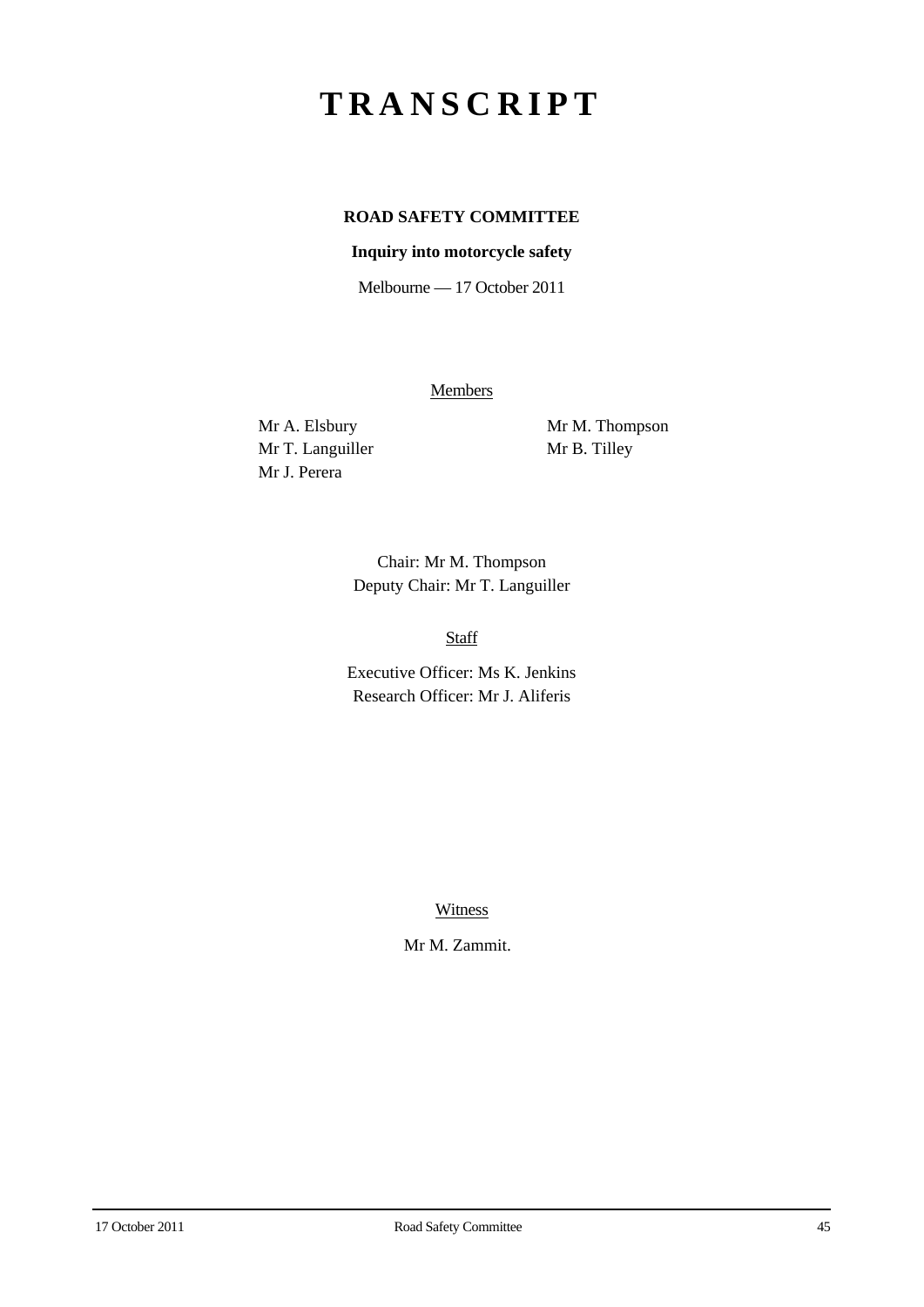**The CHAIR** — A member of the public who has come along today was recently involved in a motorbike accident and is currently in a process of rehabilitation. I thought there may be some merit in having his evidence put on the record, as he runs through the circumstances of his accident and rehabilitation. With that brief introduction, I invite Mr Matthew Zammit to come forward and take a seat. Anything you say before the committee today is protected by parliamentary privilege. However, once you leave the hearing anything you say or publish outside this room is not so protected. Hansard is recording today's proceedings and will provide a proof version of the transcript to witnesses for the purpose of correcting typographical errors. That covers all the matters I need to raise at the moment. You can give evidence to us on the record or in camera, and I take it that you are happy to speak on the public record?

**Mr ZAMMIT** — I am, yes.

**The CHAIR** — In order to assist Hansard, could you give your name and address?

**Mr ZAMMIT** — My name is Matthew Justin Zammit. My address is <confidential>.

**The CHAIR** — Could you briefly outline the circumstances of your collision?

**Mr ZAMMIT** — Late last year, two days after Christmas, I was riding my motorcycle, which, for the enthusiasts, was a 250 cc Virago motorcycle. Enthusiasts will probably sneer at it, but that is what I rode. I had had my licence for some 10 years, and that was all I needed to get around on and that is what I rode. To typify myself, I had full safety protective gear on, which I probably owe my life to. I had an Italian-made helmet on, the same sort that Valentino Rossi uses, and I probably owe my life to that as well. I also owe my life to the fact that I was not speeding, which has been reinforced by many of the trauma doctors at the Alfred. They have said to me, 'We knew you weren't speeding, because you're here', and, 'You're very lucky you weren't speeding, because you wouldn't be here'.

I was riding down Beach Road, which is a four-lane — two lanes each way — carriageway with a solid line in the middle that indicates no U-turns. I should also mention that I do not recall this from my own memory; I recall it from witness statements and a friend who was riding his motorcycle behind me. I have no memory of a few days prior to the accident, of the accident or of two weeks after the accident, due to the nature of the brain injury I suffered. However, I was riding south on Beach Road when a car pulled out to do an illegal U-turn. I discovered later that the gentleman who drove the car lived 2 kilometres that way and thought that rather than going 500 metres that way to turn up the street, he would hook a quick U-turn.

I have ridden for 10 years. I was a teacher overseas in Asia for a while and during that part of my life, in my early 20s, I rode in many Asian countries over probably some of the most difficult, challenging and beautiful roads in the world. If I never ride a motorcycle again, I will really miss it. I have dodged potholes, Russian trucks with no brakes, kids running up to wave, water buffalo, chickens and dogs — everything. Riding in Melbourne, I have dodged every other road obstacle, including delivery cars, pedestrians, dogs — I am thinking of the postman — and cars pulling out to do illegal U-turns. It took me a long time to believe that I missed one. It took me a really long time.

When my friend who was a witness to the accident visited me in rehab, I brought him into my room and said, 'Shut the door. There are no police, no parents, no friends, no partners and no girlfriends here. What happened? I stuffed up. What did I do wrong?'. He said, 'Matt, you didn't have a chance'. I said, 'No, Paul. Nobody is here, so tell me: what did I do wrong?'. I could not believe that I did not have a chance, but that is what every other witness said, too: I did not have a chance. I say this to you because I take it that you are a new motorcyclist: sometimes you just do not have a chance.

**Mr ELSBURY** — Maybe. It is getting less likely now, after this.

**Mr ZAMMIT** — Sorry to scare you, but sometimes you truly just do not have a chance. I see their point, but it is upsetting to see advertising that says it is up to you to reduce the risks. If there was ever a way to reduce risk, I was reducing every risk.

I was on a girl's bike with full safety gear on a clear summer's day riding under the speed limit in formation to the way that my friend and I rode. Keeping in mind here that he had a 1-litre Suzuki GSX-R sports bike, if he wanted to, he could have been to Portsea and back by the time I got to the next traffic lights, but we did not ride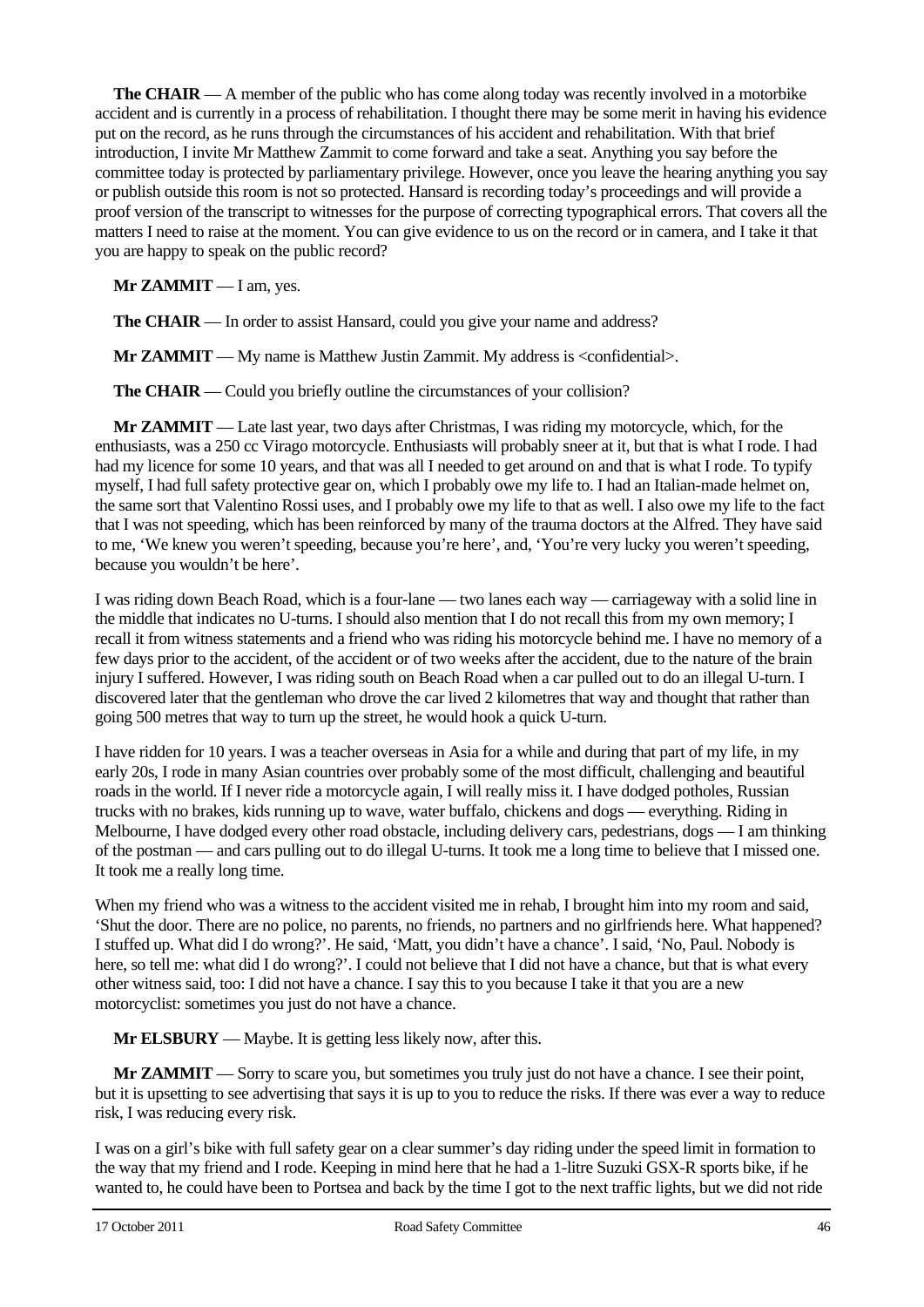like that. I was the more experienced rider and, even though I was on the smaller bike, I rode out in front because of that. We rode in a formation where, instead of riding two abreast directly, I would be in front but we would still maintain that gap so that we had that double width, I suppose, to oncoming traffic. I would love to know if there was anything else I could have done, but apparently not.

As a result of the accident, I was for 5 seconds the unluckiest person in the world and for the rest of my life the luckiest person in the world. I broke a lot of my skull; there are 14 plates in my face; I broke two vertebrae in my neck; I broke ribs and my sternum; and my pelvis was split in half and it is held together by titanium. This does not bend, but it has got a bit of my hip in it and a metal screw. That eye had 20 stitches in it and I cannot see out of it, but it is lucky that it is still there.

**The CHAIR** — In defining 'this does not bend' for the Hansard record, can you just define more explicitly your wrist injury?

**Mr ZAMMIT** — My wrist injury is a quite common motorcycle injury, actually. It is a scaphoid break. It is also a common basketball injury. It is often produced by falling. It is your defensive mechanisms that make you stick your arm out. There is a small bone about the size of a cashew behind your thumb in your wrist, called the scaphoid.

**Mr LANGUILLER** — Very painful.

**Mr ZAMMIT** — There you go. There is always somebody who has done a scaphoid, sorry. I also apologise to anyone who is affected by road trauma, if anything I say upsets you, because I know that it happens. That bone controls the movement of your wrist to flex and extend, and it complicates easily because the blood flow through that bone is very slow. What often happens is that, for one, it is not picked up early, as mine was not. In the first eight weeks I was getting therapy on this wrist and complaining about it and complaining about it, but I had radial nerve pain as well so the therapist thought that was the problem, not the actual fracture or break, which was essentially just grinding the bone away as I was doing therapy on it. That has meant that it needed surgery to repair it, rather than just standard plaster. The distal part of the bone — I have learnt so much about pathology — which is furthest away from the incoming blood flow, misses out on a lot of the blood flow during that slow, slow healing process because of the gap and the fracture, and that can cause that part of the bone to develop a situation called necrosis, which is essentially dying, and that complication can lead to things like this, which is  $-\frac{1}{2}$ 

**The CHAIR** — What I was mainly interested in was that you just referred to 'this', so I was wanting you to locate the injury; it is a wrist injury. You have part of your hip located in that, by way of repair?

**Mr ZAMMIT** — Yes.

**The CHAIR** — Perhaps we can move on.

**Mr ZAMMIT** — Certainly. Sorry. I had a lot of injuries, anyhow, and recovery has been slow this year. It has been one frightful year, really — for not only myself, but for my fiancée, for my parents, for my family, for friends, and especially my friend who witnessed the accident. He thought I was dead on the side of the road. I was not responsive and it was the few jabs of adrenalin from the paramedic that saved the evening. In a way – and I do not know the person — I imagine the person who caused the accident is somewhat distressed as well. I believe the great majority of people are good people, and I trust that the person who caused this accident was also a good person. I have not met him, as I say. Maybe one day I will, but I would think in road prevention that that needs to be taken into account.

The majority of people are good people, yet we keep killing ourselves, seriously injuring ourselves and doing all these things to each other as well. How can good people cause all of this? You hear about all this trauma with police — and health and TAC, no doubt, too, all this trauma. How can all these good people be causing so much damage? It is not a war; it is just people going about their daily thing.

**Mr ELSBURY** — They may make a poor decision and — —

**Mr ZAMMIT** — They make a poor decision. What I would really like to see in the road safety message is that ethos that you are not just bloody idiots, hoons, badge, Baz, distance, pushing people away. Nobody wants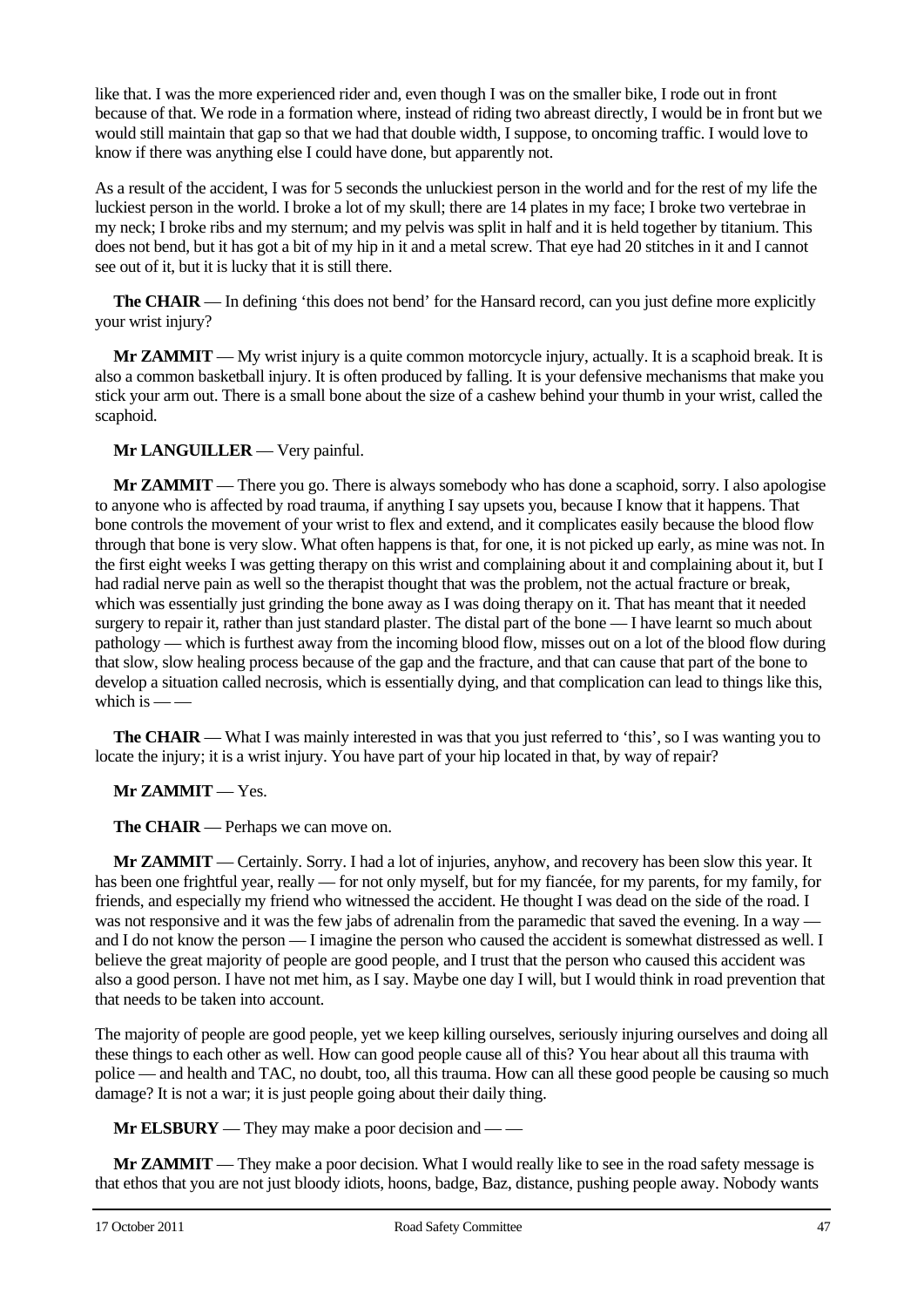to be caught. People see that label and they run away from it. They do not listen to what is following. What about the good people? It is the good people as well who are killing people. I have been in rehab and met all these people affected by accidents. They have been affected by accidents that most often were caused by people doing nothing deliberately dangerous or stupid. They were not drunk or speeding. They were just little mishaps, but these have disastrous effects.

I think there is a hidden element of the road safety message which we are missing, which is: talk to the good people, people like even my mother, who will drive me around now and then. She always lectures me about motorcycles, but she still will, of course, for the rest of my life — and I accept that. We will be talking about that and driving along, and then I will say to her, 'Hang on, wait a tick. Did you see what you did just then?'. She will say, 'What? What happened?'. Very well-intentioned people make these little mishaps because perhaps we do not take driving seriously enough.

**The CHAIR** — Matthew, I want to just narrow it down a fraction. What was the precise location of the accident and also the time of the accident, the time of day?

**Mr ZAMMIT** — The location of the accident was along Beach Road. I cannot tell you exactly where on Beach Road. In Black Rock is the only reference I have been given, and the time as well. It was maybe 7 or 7.30 in the evening, but that being said, it was two days after.

**The CHAIR** — Thank you. You have also made a comment about a suggestion by my colleague Mr Elsbury that you thought was of interest.

**Mr ZAMMIT** — Yes. I caught onto what you said before. It was something that a friend of mine who is a far more experienced motorcyclist than I am said, He said to me once, 'You know, Matthew, it would be really nice if car drivers, or anyone getting their licence to use the road, had the opportunity to sit on a motorbike for even just six months, just some time, just to see how vulnerable you feel'. It is not only that, but as a motorcyclist you are exposed to the elements. You are very aware of things and you watch everything, because the smallest thing can trip you up. With a little dog running across the road, in a car you might not even hear it scream because your DVD playing in the background will drown it out. On a motorcycle something very small, a tennis ball or a football kicked across the road by a few kids, can trip you up. Therefore you are looking for the kids on the side of the road. Now, that makes you a better car driver as well.

I found myself becoming a better car driver once I got my motorcycle. I got my car licence 15 years ago and my motorcycle licence 10 years ago, and I saw my car driving pick up because I started thinking motorcycle. That was a really good comment that he made. I do not suggest putting everyone on a motorbike, because there are just a million barriers to that.

**Mr ELSBURY** — Some people should just never touch them!

**Mr ZAMMIT** — There are a lot of barriers to that, but it would be really nice if somehow people could feel that. I do not suggest any way in particular, but the concept and the idea have a lot of merit.

**Mr ELSBURY** — The only experience I personally have is 6 hours at a training facility on a piece of bitumen with no other vehicles on it, and I was getting scared of leaves.

**Mr ZAMMIT** — Could I also suggest one more thing, and this is really sad. I have wanted to fly all of my life. My solo pilot licence came in the mail when I was in Epworth in Camberwell, and I broke down, crying. I could not fly when I was young, because I did not have the money to, so I saved up everything throughout my 20s to fly. I felt so powerless last year and thought that was going to be the summer of flying.

Anyway, I do not want to go into that part of it, except to say that the thing about flying is that cars are just boxes of distraction but when you sit inside a cockpit everything is about safety and flying safely; there is nothing there to distract you from that purpose. The methodology of flying versus the methodology of driving is just so different. Sitting in a pilot seat of an aircraft versus sitting in a seat of a car, there is just such a sad difference. There are just so many differences I cannot explain them other than to say that the driver's seat of a car is not as safe as it should be due to the information coming at you and the feeling that people take on with them when they sit in that thing — because it is a weapon. We have seen how many increases there have been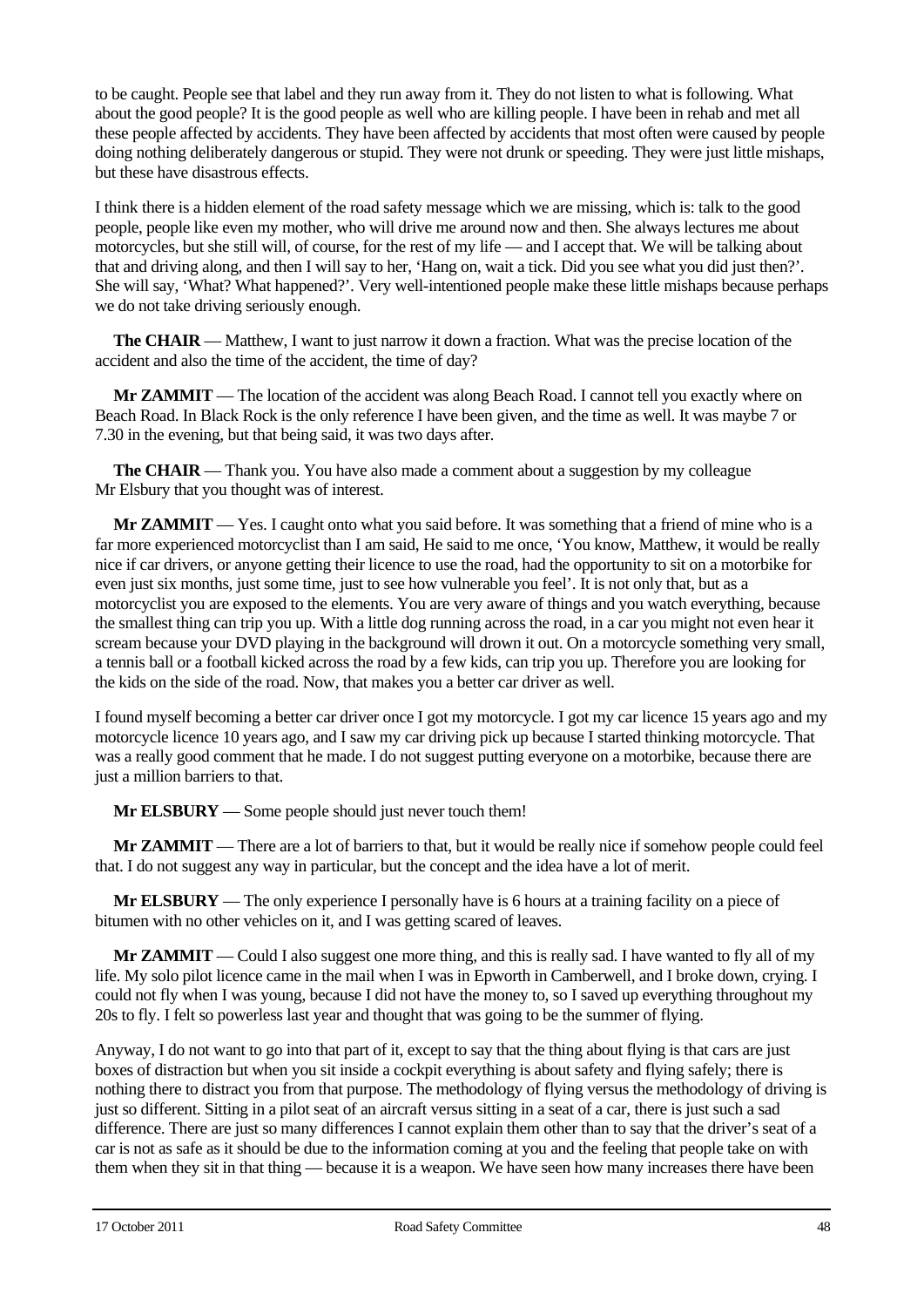in not just motorcyclist but pedestrian fatalities this year — it is huge — and the amount of serious injuries I saw with pedestrians is incredible.

The common element of all of this is that 2 tonnes of metal is being pushed around by someone who may not have the right attitude in their mind at that time as to what they are actually doing. You hear people say, 'Gee, if they were invented today would cars be legal?'. Some of us may have heard that before. I would probably say that if they had been, it would not be in the way that they are now. I think it is a product of history that we have grown to develop this idea that everyone gets a chance to drive and it is like a ticket that you get when you are 18, but it is a lot more than that. It is not just a rite of passage, it is not just a way of getting around. It is a big, heavy thing that causes a lot of damage. The attitude of the person in that seat holding the controls is I think something that needs to be checked more often. To say that you get your licence at 16, 17 or 18 and then you can carry that throughout your life without a second glance is something that I think, not just from a motorcyclist's perspective but pedestrian, just for a car driver — in flying, you are always getting rechecked and look at the safety record of flying.

**The CHAIR** — Matthew, I will just interrupt you as the timing is a bit tight.

**Mr ZAMMIT** — Yes, sorry, I do go on.

**The CHAIR** — I want to give my colleagues time to ask questions. We have probably another 6 minutes or so.

**Mr ZAMMIT** — Certainly. Please.

**Mr TILLEY** — Matthew, thank you so much for giving your account to the committee today. It is certainly courageous, to say the least. I cannot speak on behalf of everyone, but I really do appreciate the courage you have demonstrated. Some of our experience is similar. I worked in South-East Asia, where operating both vehicles and cycles is, to say the least, is taking your life into your own hands. Life in South-East Asia is particularly cheap. You are a legend to be able to survive your riding experience in South-East Asia.

I have had some significant riding experience and we share a lot of things. With some of the comments you have given us today, I do not want so much to be the devil's advocate but to seek your views on some people not having the capacity or the capability necessarily to have a rider's licence. Do you think it is more of a privilege rather than a right to be able to get an operator's licence to ride on our roads?

**Mr ZAMMIT** — I had a truck licence, car licence, boat licence and aircraft licence. To have any of those licences is a privilege. I currently do not have any of them; they have all been suspended on medical grounds. Mind you, the person that caused the accident was off driving the next day. I will also say he got a \$239 fine for making an unsafe U-turn. He nearly killed me. I do not want him to go to jail or anything. People have asked. Every cabbie I have had this year has asked, 'Did he go to jail?' and I say, 'No, he didn't go to jail. I don't want him to go to jail'. That was the outcome, incidentally. As parliamentarians, I just wanted to let you know that that is the way that legislation apparently works — it moves that way.

When you say it is a privilege, what do you mean?

**Mr TILLEY** — Without taking away from it, there is the comment, 'Good people out there use our roads', and there are a lot of user groups that have really good people. It only takes a small percentage of people to give a group a bad name, for example. Extending from that, in some cases some people just should not be given that privilege to do certain things in our community. You cannot legislate against stupidity.

## **Mr ZAMMIT** — No, you cannot.

**Mr TILLEY** — In essence what I am saying is instead of having a utopian view of the world, do you have any suggestions for the committee that might be able to extend our experience and give some recommendations for motorcycle safety specifically?

**Mr ZAMMIT** — There is an expression, 'Sorry, mate; I didn't see you', that applies to motorcyclists. But I say: If you didn't see the motorcyclist, what else aren't you seeing? Did you see the kid running out on the road? Did you see that dog? Did you see that car that went through the 'Give Way' sign? What else didn't you see if you didn't see a motorcyclist, because they are a legitimate road user and they are not the smallest by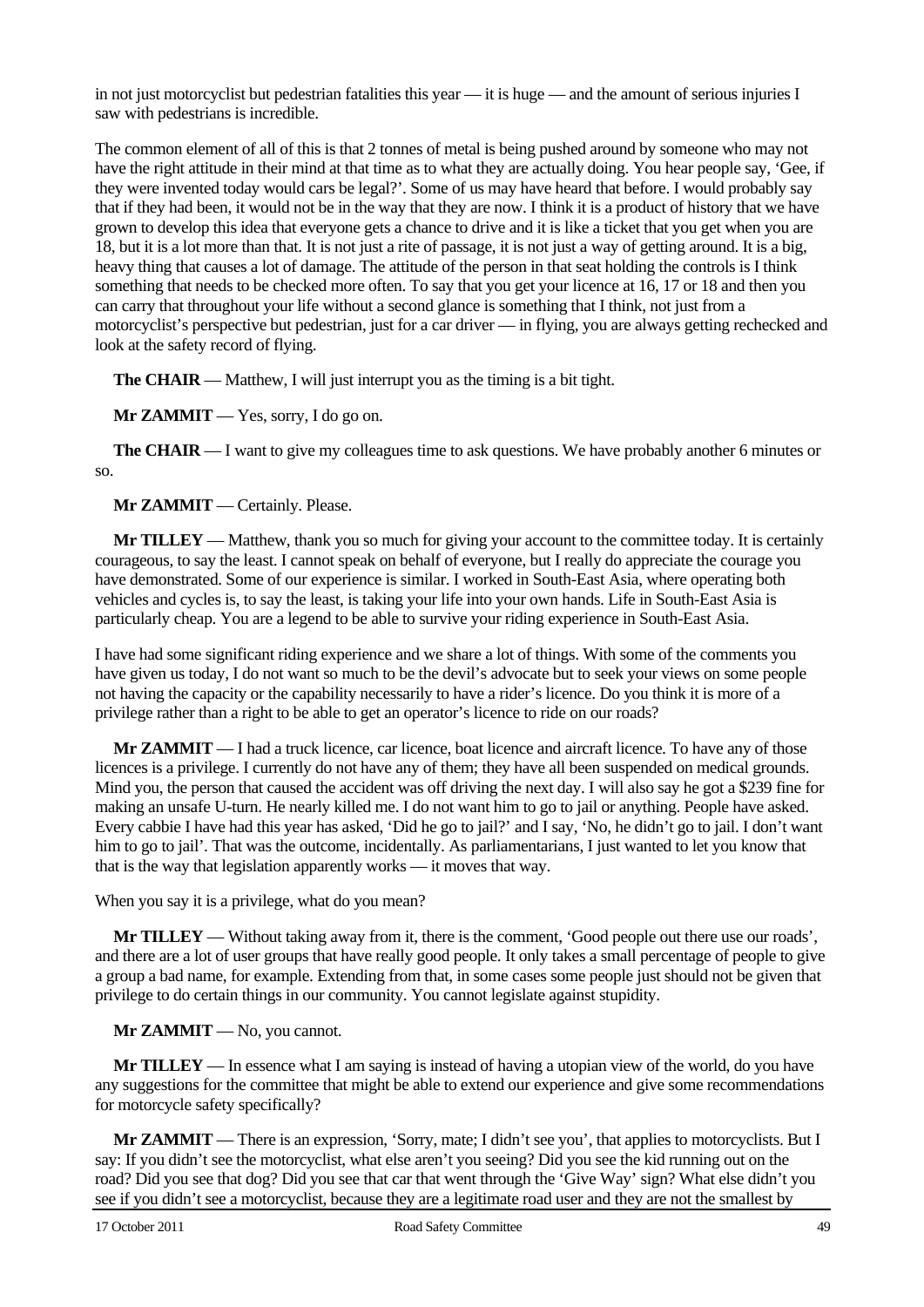physical size thing that you will come across on the road, either. I think there might need to be a relicensing, whether it is every two years or five years. I think that is a legislative thing that could be put in, just to make people aware.

You cannot legislate against stupidity. You could get your licence test every day and then in between times you could still do something stupid, but it is a tap on the shoulder for the majority of good people who just need to bring their skills back into line and to current trends and to have them tested against current road conditions because every five years it gets busier and the roads change.

**Mr ELSBURY** — And you can knock off the rough edges on people's driving skills and keep them sharp.

**Mr ZAMMIT** — Absolutely. I know I should not, but I feel really guilty about how much money I cost the community. I do not know whether that is just how the TAC claim manager makes me feel or not, but I do, and I am aware of that. When you hear the TAC talk about motorcyclists one of the key messages is how much we cost the community in damage. If you take my case, I did not cause that. The liability is on the thing that has the name on the bill from the Alfred or the Epworth, but the liability is actually what caused that. TAC are an insurance company and they are a sole provider insurance company and they have had that for a quarter of a century. Every other insurance company in other states — I do not know, exactly, but I imagine — are private but compulsory third-party insurance companies, so in those states if you cause liability to that insurance company they will up your premium. TAC give a lifetime rating 1 to everyone, blatant dangerous drivers included — people just blatantly breaking the law.

**The CHAIR** — Matthew, we are running down to the closing minutes.

**Mr LANGUILLER** — Extremely quickly, if I may, what was the date of your injury?

**Mr ZAMMIT** — 27 December 2010.

**Mr LANGUILLER** — Are you back at work at all?

**Mr ZAMMIT** — I have just last week started a return-to-work program, so I am going to be gradually — —

**Mr LANGUILLER** — Thank you so much for your submission and for much of what you say. You said, 'I owe my life to wearing protective gear'.

**Mr ZAMMIT** — Yes, I do.

**Mr LANGUILLER** — You have described a whole range of injuries that you have unfortunately had. I am assuming you were wearing safety boots?

**Mr ZAMMIT** — Yes.

**Mr LANGUILLER** — Did you have any injuries around your ankles and feet?

**Mr ZAMMIT** — No. I will tell you what I was wearing: a helmet, an armoured jacket, Kevlar motorcycle pants, and motorcycle boots. Except for my horrific pelvic injury, which was such a blunt force that really nothing would have protected that — it was not the sort of gashing injury that — —

**Mr LANGUILLER** — And you were wearing gloves?

**Mr ZAMMIT** — I was wearing gloves as well, yes. I had no real surface injuries — except for my eye, because motorcycle helmets are designed such that the visors pop up when they are hit. It is so that if you have a typical crash where you slide on the ground it does not caught on something and break your neck.

**Mr LANGUILLER** — Were you wearing the full protective helmet, the full-face helmet?

**Mr ZAMMIT** — Full-face helmet. Also, I must say, I used to ride with open-face helmets, which are legal. I used to ride with those but I had a few taps on the shoulders from friends. I am surprised at how many facial injuries I still received, having that full-face helmet.

**Mr ELSBURY** — So it was not abrasion; it was mostly blunt force trauma?